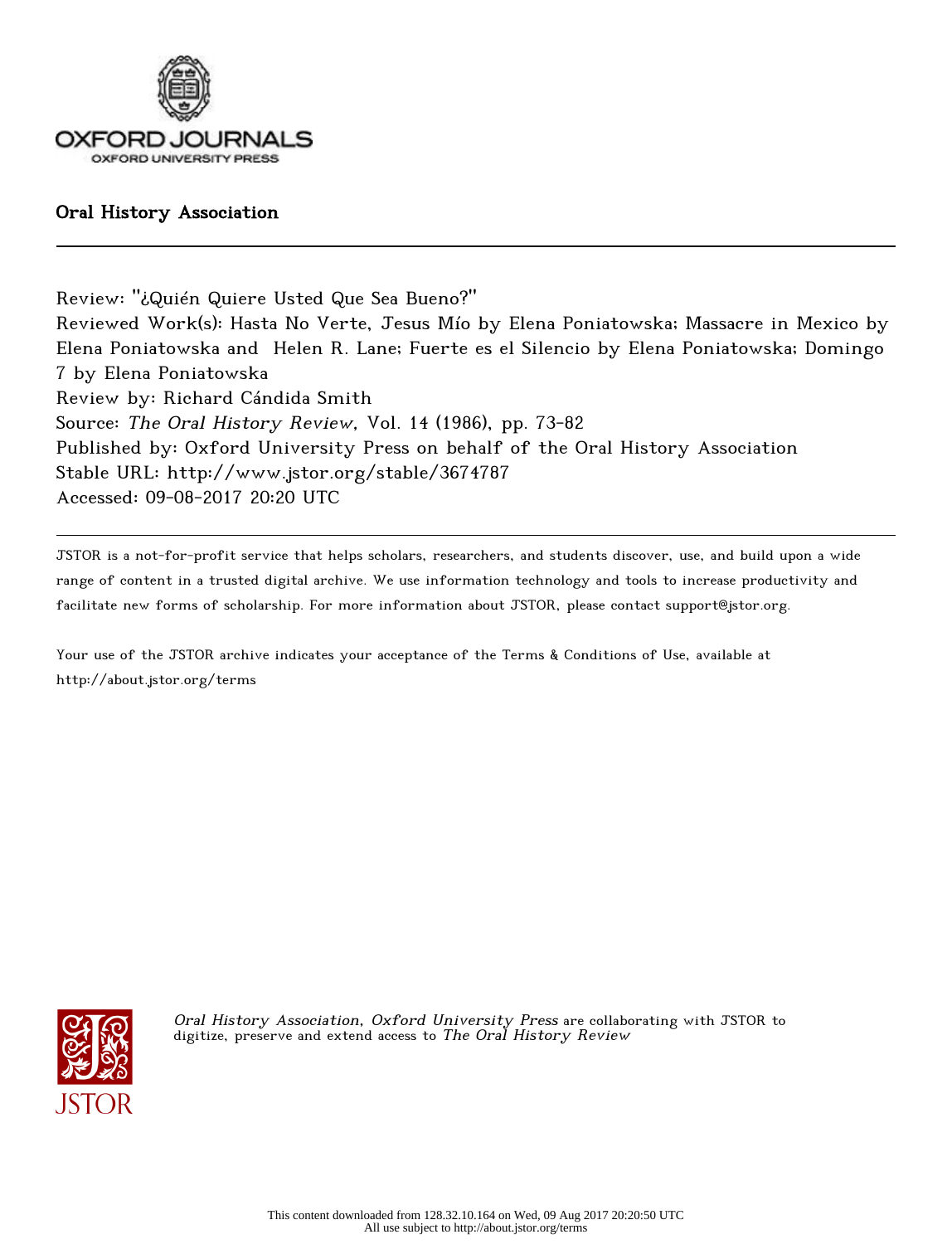# "' Quien Quiere Usted Que Sea Bueno?"

## RICHARD CÁNDIDA SMITH

HASTA NO VERTE, JESUS MIO. By Elena Poniatowska. Mexico: Ediciones Era, 1969. 316 pp. Softbound, n.p.

MASSACRE IN MEXICO. By Elena Poniatowska, translated by Helen R. Lane from La noche de Tlatelolco: testimonios de historia oral, introduction by Octavio Paz. New York: Viking Press, 1975. 333 pp., with illustrations. Hardbound, n.p.

FUERTE ES EL SILENCIO. By Elena Poniatowska. México: Ediciones Era, 1980. 278 pp., with illustrations. Softbound, n.p.

DOMINGO 7. By Elena Poniatowska. Mexico: Ediciones Oceano, 1982. 284 pp., with illustrations. Softbound, n.p.

 RICHARD CANDIDA SMITH is Principal Editor, Oral History Program, UCLA and a poet/novelist

73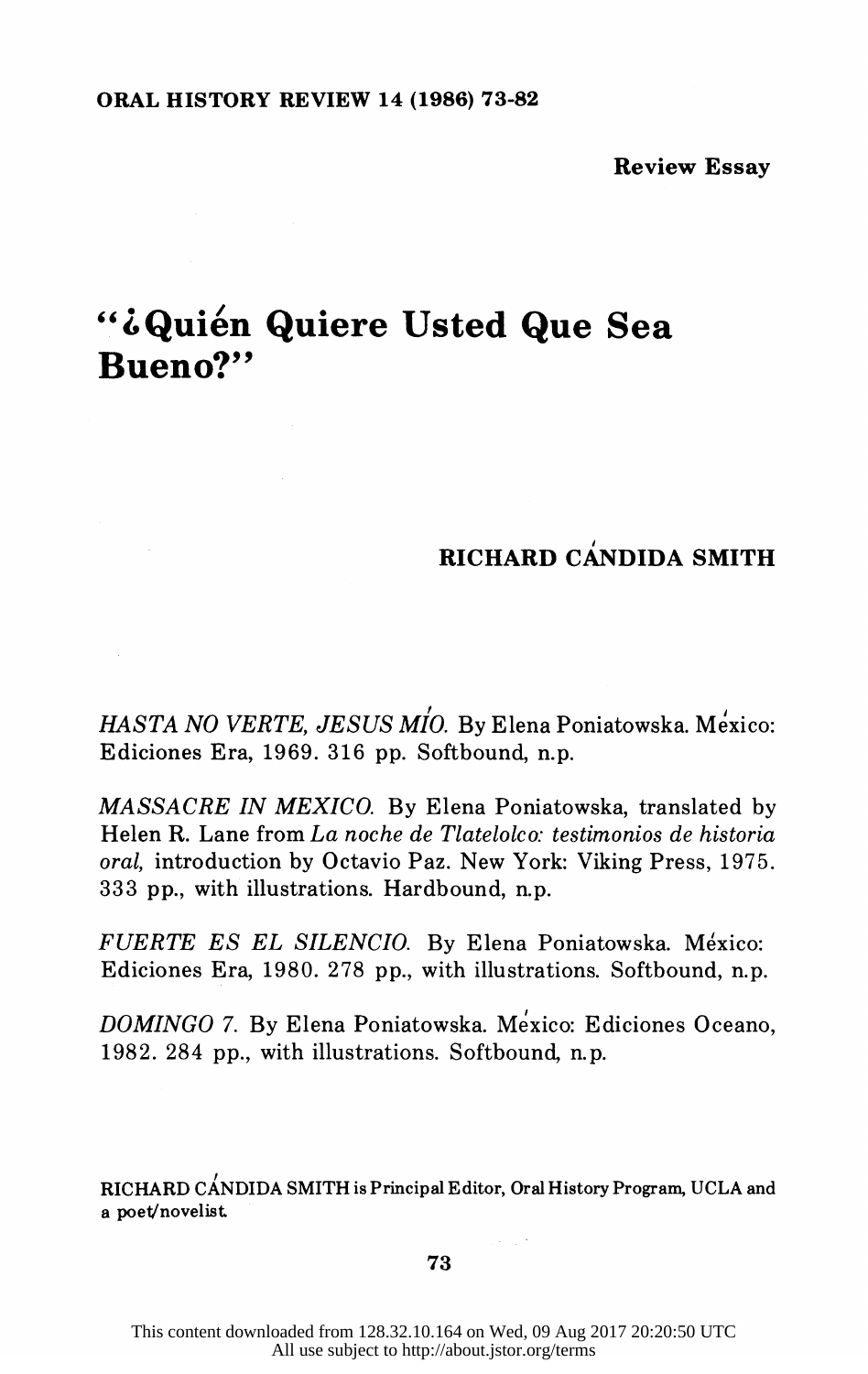On the staff of Novedades since 1955, Elena Poniatowska is one of Mexico's preeminent journalists, particularly lauded for the candor and depth of her interviews. Indeed, in 1978 she won, the first woman to do so, Mexico's Premio Nacional de Periodismo, an honor equivalent to the Pulitzer Prize, for her interviewing. Despite her success, Poniatowska has complained of having to spend so much of her time doing journalism when her real interest is literature. "Newspaper work has always been a terrible struggle for me," she told Maria Luisa Mendoza. "Instead of spending my energies in literature, I spend them in newspaper work... it pains me... and for this reason I always write my own material along with my newspaper articles."' Still, her most critically acclaimed work might not exist were she not at heart an interviewer. Hasta no verte, Jesus mio. winner of the Premio Mazatlán in 1970, is a documentary novel based on the life story of a laundress. Maria Luisa Mendoza reports, "Three times a week Elena went to Jesusa's house . . . there she recorded and recorded their long talks, full of the wiles of that Mexican woman, an Adelita [a camp follower in the Mexican Revolution], who today washes and irons clothing in the old way with irons heated by charcoal... Her stories, typed by Elena time and time again, constitute a firsthand confession of how a common woman was able to have such a fertile yet unknown life."2

 Based it may be on oral testimony recorded onto tape, but Hasta no verte, Jesus mio shares quite a bit with other Latin American novels published in the sixties and seventies. The narrative unrolls impressionistically with broad disjunctions of time and place that span the half century from the 1910 Mexican Revolution to the mid sixties. Jesusa's belief in spirits blends fantasy and reality in ways comparable to "magical realism," a major literary trend of the period.<sup>3</sup> Hasta no verte, Jesus mio is also a picaresque novel in the tradition of Lazarillo de Tormes, one of the classics of early

<sup>&#</sup>x27;Quoted from Maria Luisa Mendoza, Oiga usted (Coyoacan, México: Samo, 1973), 90.<br>2113 de from Maria Luisa Mexico: Samo, 1973, Oiga usted (Co

 <sup>2</sup>Ibid.

'The most well known work of "magical realism" is Gabriel Garcia Marquez's One Hundred Years of Solitude, trans. Gregory Rabassa (New York. Harper and Row, 1970).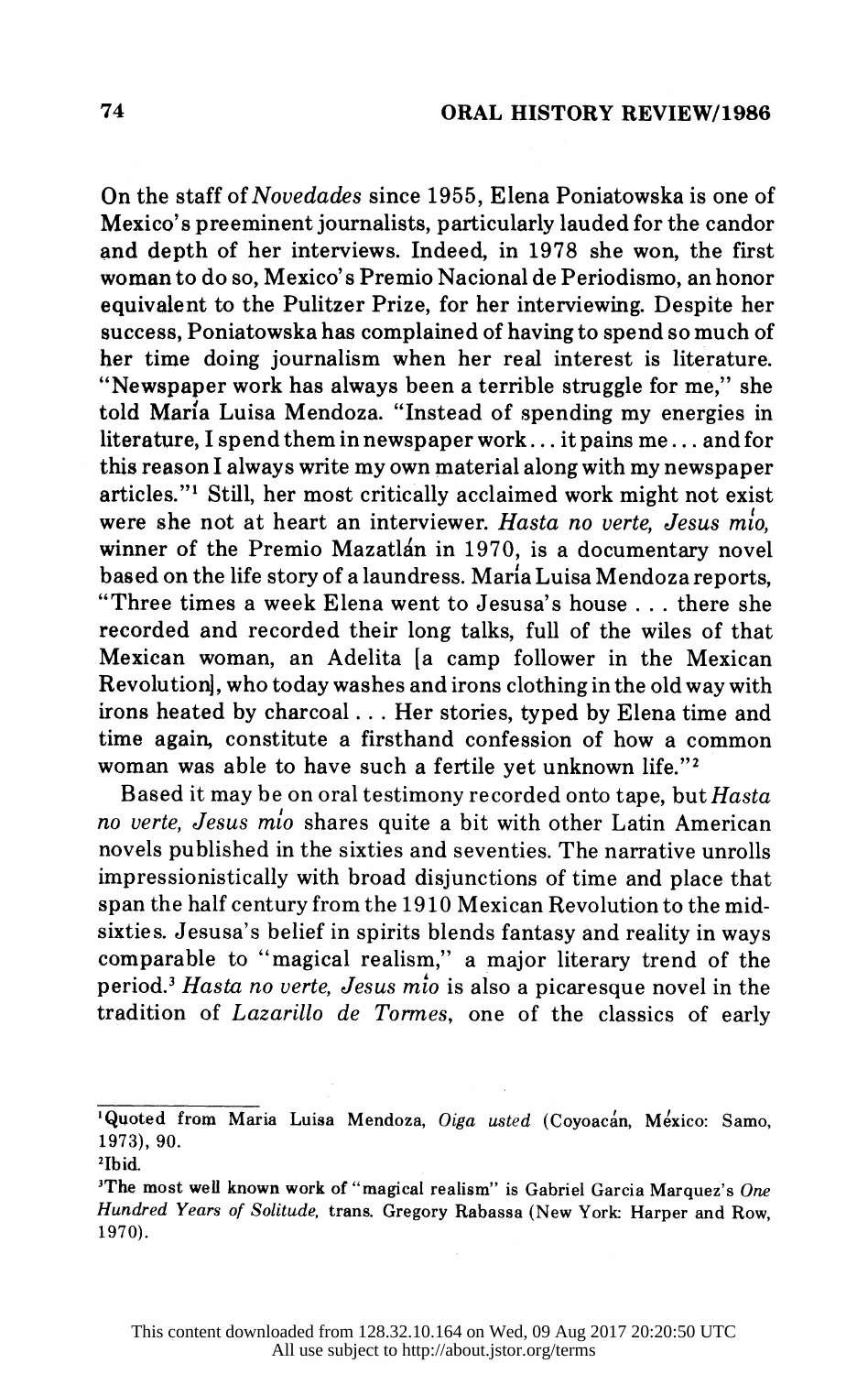Renaissance Spanish literature. Jesusa, a representative of the bottom of society, experiences an unending series of threats to her survival. She develops a repertory of tricks to save herself. The structure thus embodies a critique of social institutions and a role model for rebellion. Similar to other Mexican novels of the period, such as Carlos Fuentes's The Death of Artemio Cruz (translated by Sam Hileman [New York: Farrar, Straus, 1964 ]), Poniatowska's novel refuses to idealize the Mexican Revolution and critiques the social structure that emerged in its aftermath. What is quite different from most other works treating the same general issues is that this critique is made from the viewpoint of a working-class woman.

Since Hasta no verte, Jesus mío is a novel, Poniatowska remained free to rework the material for her own ends, but the degree of Poniatowska's intervention is a question. Throughout the novel, the laundress Jesusa Palancares comes across as a real person; it is she who appears to speak directly to the reader, through the medium of Poniatowska. Jesusa is an illiterate peasant woman from Tehuantepec in southern Mexico. She lives at the very bottom of society (she constantly refers to herself as "garbage") but rebels and finds ways to achieve self-determination. Although not without a price.

 Jesusa rebels against Catholicism and joins a spiritualist group. The reader can view spiritualism as a surrender to superstition, but the spirits are clearly a reification of Jesusa's own internal voice, which she must listen to if she is going to survive. The spirits guide her to stop drinking, to stop getting into fights, to pull herself out of the fringes of Mexico's underworld. The spirits also strengthen her sense of generosity and justice.

 Jesusa rebels against nationalism. She states, "No me siento mexicana ni reconozco a los mexicanos. Aqui no existe mas que pura conveniencia y puro interés. Si you tuviera dinero y bienes, sería mexicana... ."'4 (I don' t feel like a Mexican, and I don't recognize the Mexican heritage. Here there is nothing but personal convenience and private interest If I had money and property, I would be a Mexican.)

 $4$ Hasta no verte, Jesus mio, 218.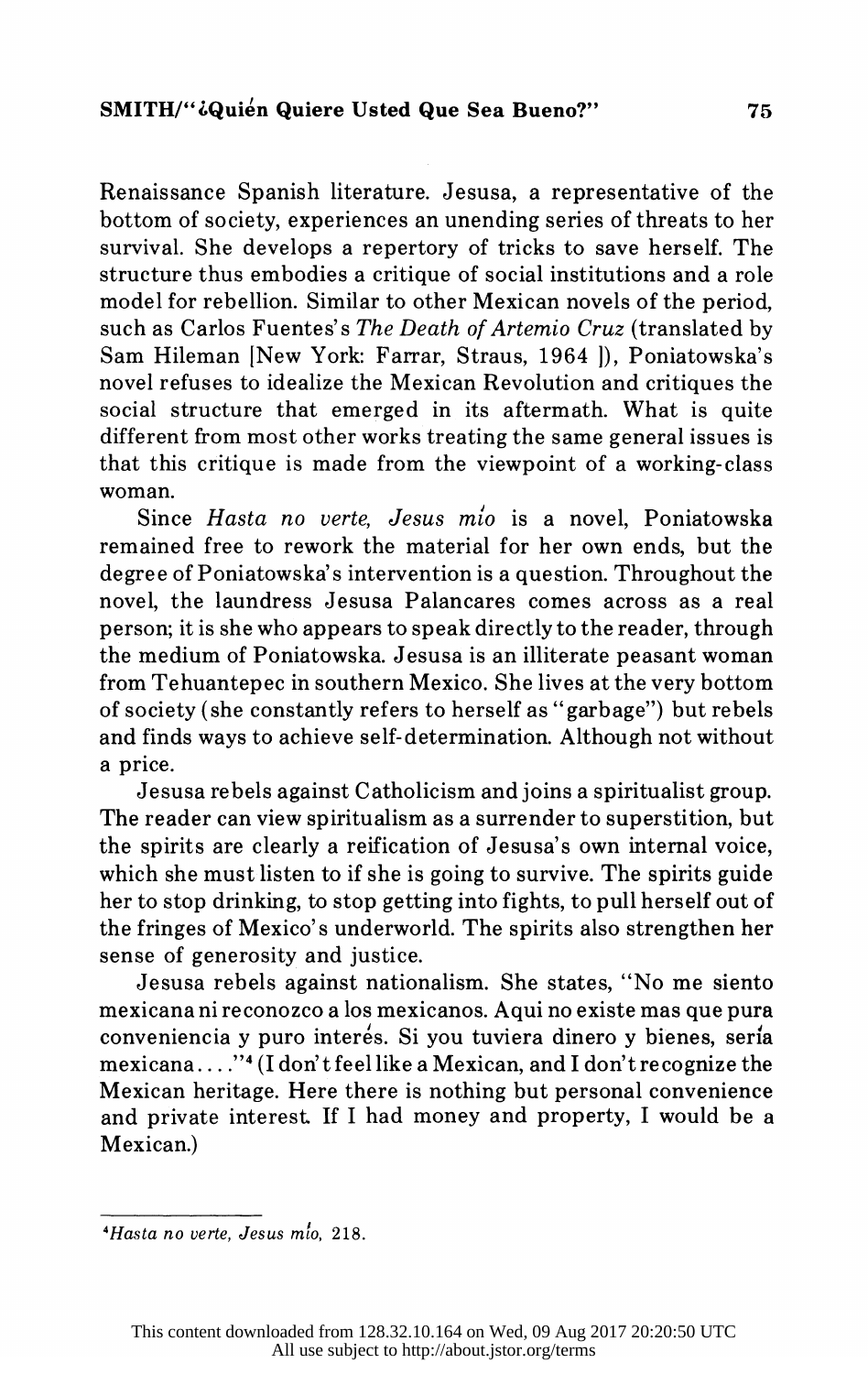The novel is a record of work. Jesusa moves from job to job in the growing Mexican economy of the twentieth century. Working as maid, factory hand, waitress, or laundress, she comes to see money and class as the important factors in society. (Her dream is to return to Tehuantepec and become a farmer, but she always lacks the funds.) The rich exploit, and Jesusa continuously gets into trouble by rebelling. The poor take advantage of each other, and here Jesusa is defenseless. Her compassion for those in trouble leads her again and again into situations where she is victimized. Even her adopted children betray her.

 Jesusa rebels against marriage. When she was fifteen, she was forced into marrying an army officer. For him the attraction was the thrill of taming this woman' s independent spirit. A war ensues which she wins by drawing a gun on him. She stopped him from beating her, and no man ever again succeeded in physically mistreating her. She tells of how she beat up other husbands who abused their wives, and how she tried unsuccessfully to convince other women to become like her. She is aware that Mexican women of her class do not want to live like her, so alone. Widowed at seventeen, she had many subsequent proposals of marriage but met only one man she ever wanted to marry. He respected her, but, being a taxi driver, he came from a higher social class and his family intervened to stop the marriage.

 Jesusa is certain that God has a message for her, and she must interrogate the people and the incidents of her life for their meanings. This gives the novel a philosophical tone, although expressed entirely in earthy, unacademic language. The novel is the voice of a rebel who has come to terms with herself, but not with the society surrounding her.

 How much of this is Poniatowska and how much Jesusa (or the degree to which Jesusa is only one person or a composite) is unknown. Most critics have ignored the oral sources of the novel and have analyzed it purely as a brilliant piece of feminist imagination, marked by strongly innovative use of spoken Spanish.<sup>5</sup> The actual

 <sup>&#</sup>x27;For examples of English-language criticism of Poniatowska, see Octavio Paz's introduction to Massacre in Mexico; Charles M. Tatum, in Latin American Women Writers: Yesterday and Today, ed. Yvette E. Miller and Charles M. Tatum (Pittsburgh- Carnegie-Mellon University Press, 1977); Celia de Zapata, "One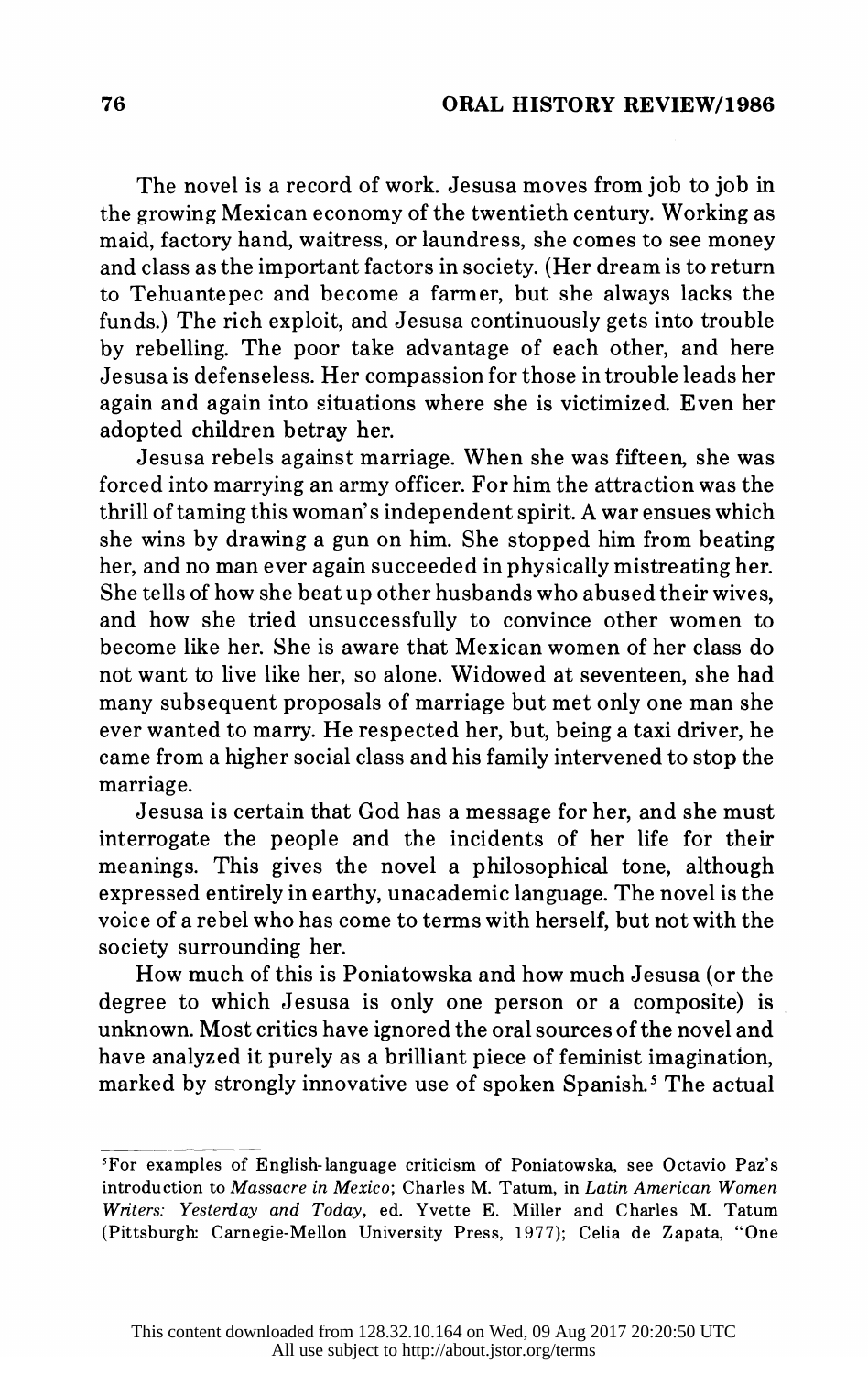book itself not once explicitly acknowledges its oral source, neither in the text nor in an introduction or afterword. If the reader knows the story behind the book, clues pointing to an oral history interview process seem to be present throughout. Carl Ryant in his review of Lise du Plat Pays commented on the possibilities of oral histories taking the form of popular romantic novels.6 It remains unclear the degree to which Poniatowska is responsible for the structure of the incidents, but the very way Jesusa speaks raises questions that parallel Ryant's about the forms which interviewees use to recount their stories. There might be a tendency to follow patterns derived from popular and traditional literary forms, as these provide easily available narrative frameworks for interviewees to use in conceptu alizing and interpreting their lives as "stories." The distinction between the published text and the original sound recordings/ transcripts (hopefully preserved) should provide fruitful research for literary scholars.

While Poniatowska was working on Hasta no verte, Jesus mio, Mexico was rocked by increasingly violent battles between police and students demanding the release of Demetrio Vallejo, the president of the railroad workers' union, jailed since 1958 for leading a national railroad strike. As police tactics became more brutal, the student movement grew rapidly with strikes closing universities and preparatory high schools in the capitol. The government sent in the army to occupy UNAM, the National Autonomous University of Mexico. Students were then joined by hundreds of thousands of workers, peasants, and professionals who marched peacefully in support of the students' program: release of all political prisoners, reform of the penal codes, disbanding of elite police units identified with corruption and brutality, punishment of police officers abusing their authority, indemnification of the injured and of the families of those killed. Student protests in

Hundred Years of Women Writers in Latin America," Latin American Review 3 (Summer 1975); Lucia Fox-Lockert, Women Novelists in Spain and Spanish America (Metuchen, N.J.: Scarecrow Press, 1979). None discusses Hasta no verte, Jesus mio as an oral testimony based work.

 <sup>6</sup>Oral History Review 13 (1985): 171-72.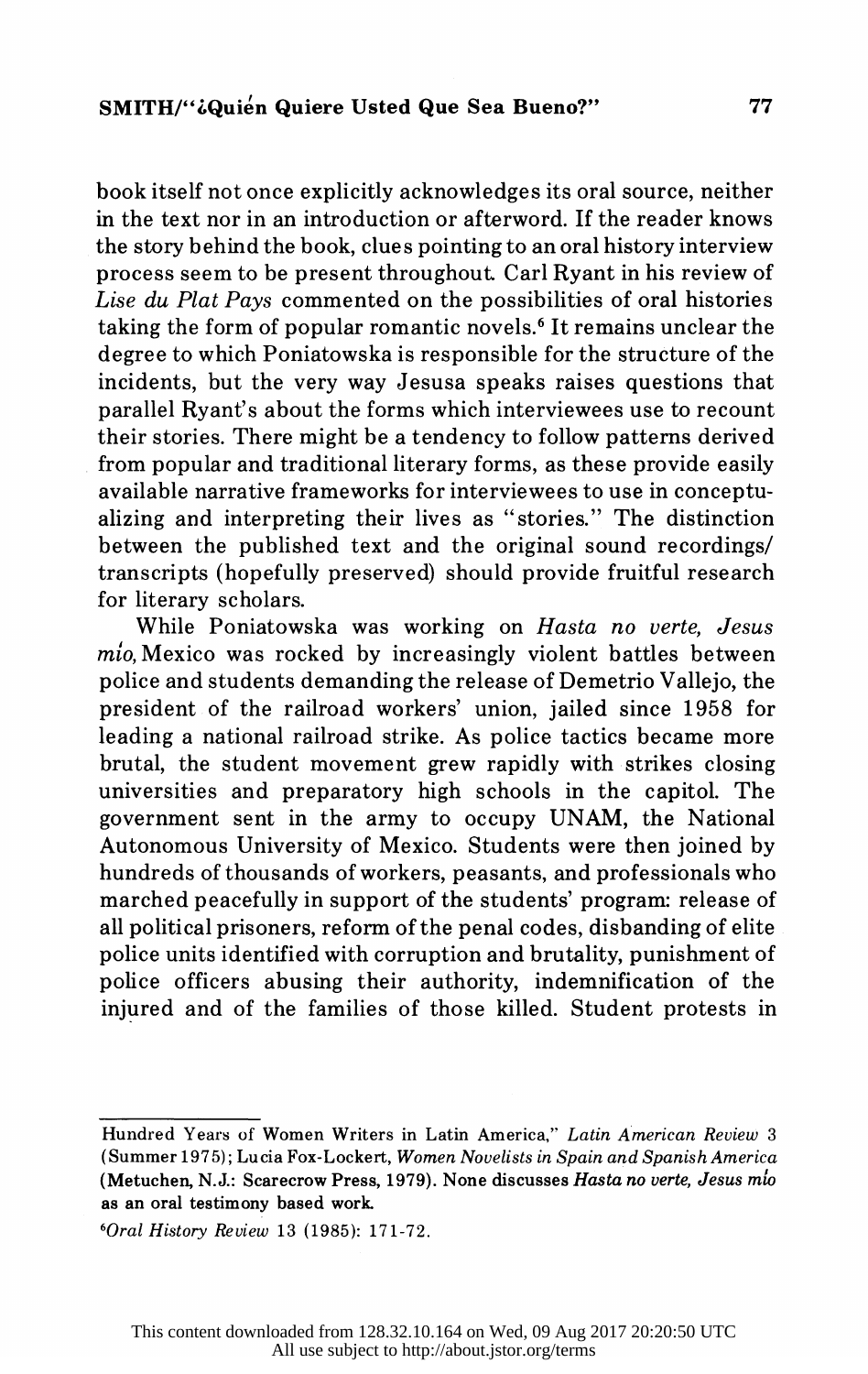Mexico became a national movement for accountability in government.

 The protests of 1968 climaxed October 2 when police and army opened fire on several thousand peaceful demonstrators packed into the Plaza de Tlatelolco. Between three and four hundred persons were killed, many of them residents of the apartment blocks surrounding the plaza, many of them small children. The exact number who died remains unknown; as Poniatowska reminded her readers twelve years later, in Fuerte es el silencio, the official government position has continued to maintain that only two soldiers died that evening. Mexican newspapers, many dependent on government advertisements for revenue, spoke in terms of twenty or so casualties. Those who survived the massacre and relatives of the victims know the truth. Among them is Poniatowska; her brother, Jan Poniatowska Amor, a high school student, was killed at Tlatelolco.

 Massacre in Mexico, first published in Spanish in 1971 and winner of the Premio Villaurrutia, is constructed in its entirety from interviews conducted in October and November 1968. The anguish and the anger of both interviewer and her informants are raw. Poniatowska quotes over 200 people: 68 students, 33 teachers, 31 "mothers of a family," 20 workers, 12 residents of Tlatelolco, 6 shopkeepers, 6 fathers, 6 policemen and soldiers, 8 professionals (including doctors and attorneys), 3 members of the press corps, and an assortment of children, nursery school teachers, communist militants, hippies, tourists, and staff working for the Olympic games that began October 12. Each interviewee is identified by name and occupation, by political affiliation if relevant, and, if a student, by school and field of study. Militants and leaders are clearly distinguished from bystanders and rank and file.

 Many of the interviewee quotes are as short as one line; the longest runs about fifteen pages. A dozen voices emerge that are developed as characters. Their personal testimony comes to form the backbone of the narrative.

 Massacre in Mexico is divided into two parts. The first 172 pages cover a period of 4 months, July through October 1968. Poniatowska sketches the emergence of the movement, its goals, its clashes with police, arrests, torture, divisions, arguments over goals and models and language (e.g., should posters bear the portrait of Che rather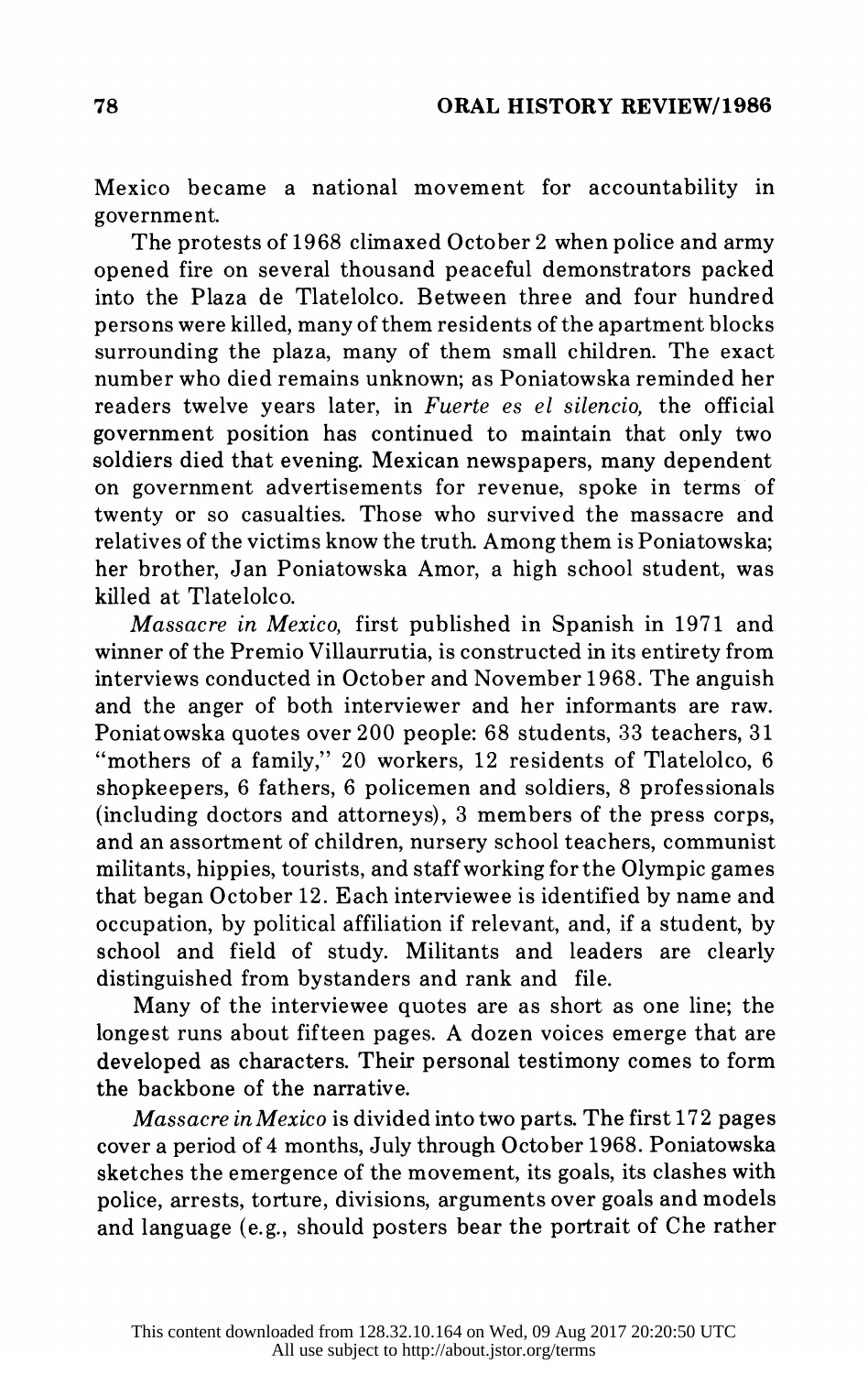#### SMITH/"*i*Quien Quiere Usted Que Sea Bueno?" 79

 than Benito Juarez?), conflict with parents over life styles, suspicions of stool pigeons, and self-defenses by those suspected. After a one-page prologue, the oral-based text is presented without any direct commentary by Poniatowska. Interview segments are broken by frequent quotations from leaflets and banners. The puzzled, if often sympathetic, observations of the older generation are included. The picture presented is neither coherent nor analytical; demands and strategies are understood differently by different informants. What the book captures brilliantly is an emotional truth about four months of youthful rebellion and the students' faith that they could reform their country nonviolently no matter the physical punishment dealt them.

 The second half focuses entirely on the night of October 2. In this part of the book, as Poniatowska says, "there echo the cries of those who died and the cries of those who lived on after them."7 To telling effect, Poniatowska has intercut her narrative with newspaper reports and official statements. The government's version was straightforward: sniper fire started from the rooftops; government forces returned fire in self-defense with every effort to minimize casualties; only a few people were killed or injured, even though the battle continued for several hours. Poniatowska does not deny this version; it is presented in the book alongside the fragmented and fragmentary accounts she has collected from her informants. Brutal images linger: the curious eleven-year-old boy who peeped up to see what's happening and is shot in the head; two mothers and a nursery school teacher who stop soldiers from bayoneting prisoners; a young couple lying in their own blood who pledge to marry if they survive. The eyewitnesses contradict each other over details, but out of the assembled points of vision a unified picture does emerge. Oral history and literature here converge: the recording of emotion points to the truth of lived experience, the meaning of the past. As long as we can relive the emotions of past events, those events can be said to be still alive. For general reader and historian alike, Massacre in Mexico provides an exceptionally vivid starting point for looking at the events of 1968.

 <sup>&#</sup>x27;Massacre in Mexico, 199.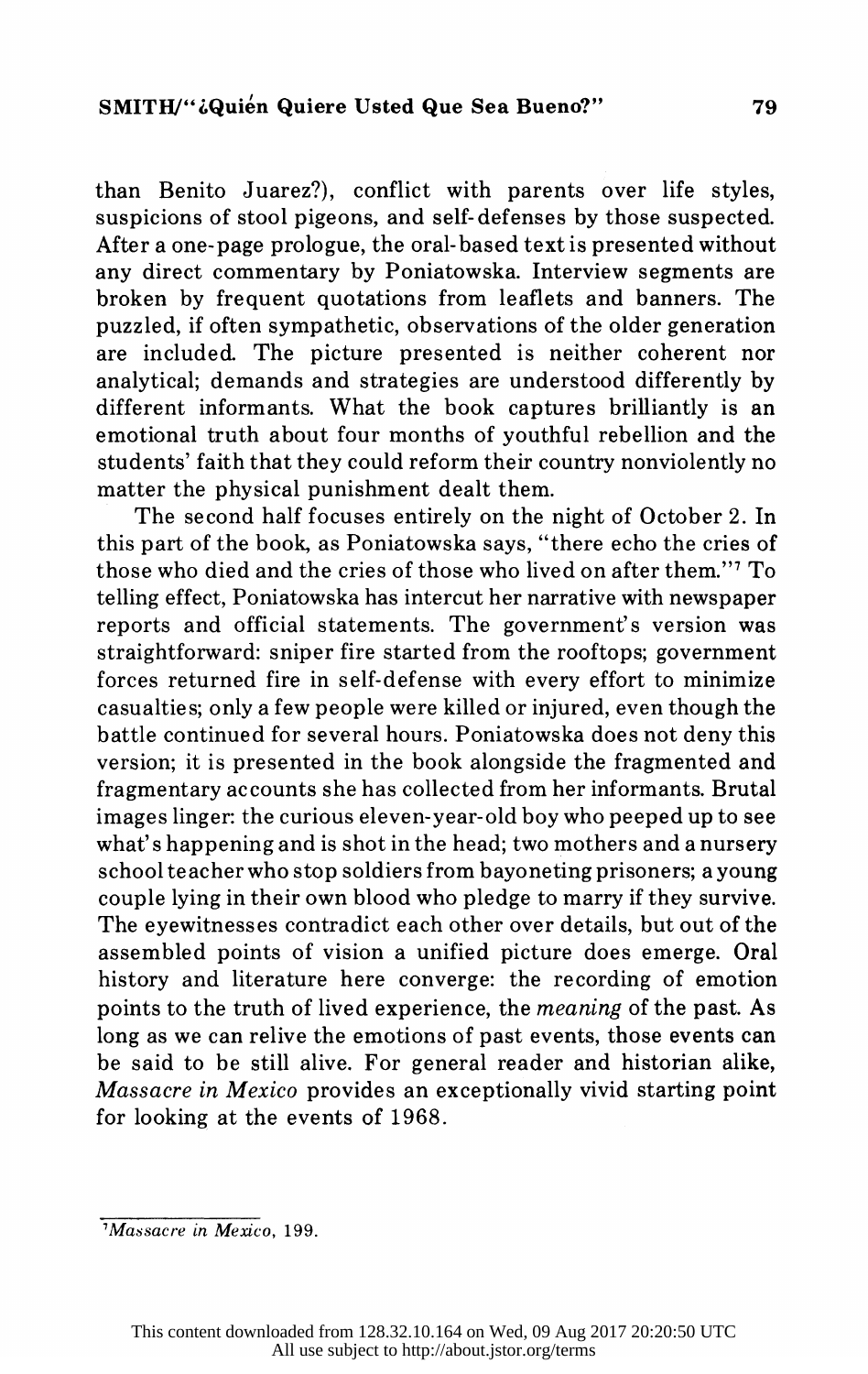Fuerte es el silencio, written nine years later, continues Poniatowska's investigation of the events unleashed by Tlatelolco. The depth of the silence her work investigates is dramatized by her in the prologue. She begins an interview with a construction worker, a resident of one of the shantytowns which ring Mexico City, by asking him for his name. His response: "Pues pongale nomas Juan" -Just call me Juan. She continues, "... como si con dar su nombre temieran molestar, ocupar un sitio en el espacio y en el tiempo que no les corresponde."  $(\ldots$  as if by giving a name, they [the poor] are afraid of making a disturbance, of occupying a place in space and time which isn't properly theirs.) When Poniatowska persists in pressing the question, " Como se llama usted?" it bounces back to her, " Quien?" "Usted." " Yo?" "Si, usted." "Pues póngale nomás Juan, o lo que quiera, Ciro me Ilamo pero puedo responder a otro nombre, al que usted mande, cualquiera es bueno."8 ("What's your name?" "Who?" "You." "Me?" "Yes, you." "Oh, just call me Juan, or whatever you want. My name is Ciro, but I can answer to another name: whatever you want to use is fine.")

 The book is divided into five chapters, of which three are constructed from interweaving oral testimony and Poniatowska's editorial comments. The text includes her questions and lengthy descriptions of the context in which the interviews were conducted. In "Diario de una huelga de hambre" (Diary of a Hunger Strike), Poniatowska interviews mothers and relatives of Mexico's 481 desaparecidos during a 1980 hunger strike and sit-in at Mexico City's cathedral. "Los desaparecidos politicos" (Missing Political Prisoners) follows with lengthy interviews with two imprisoned militants, a woman and a man for whom urban guerrilla warfare seemed the only possible response to Tlatelolco. Poniatowska has sympathy for them as victims of violence but becomes impatient and curt as they speak of "historical conjunctions," "the essential concatenation," and theories of historical change drawn from Mao, Guevara, and Debray without any concern for what the Mexican people actually want in their lives.9

 <sup>8</sup>Fuerte es el silencio, 11.

 <sup>9</sup>Poniatowska does not deny that some of the political prisoners who have "disappeared" were *guerrilleros* who broke the laws; her complaint is that a system of law requires formal charges, court proceedings, and punishment based on recorded verdicts.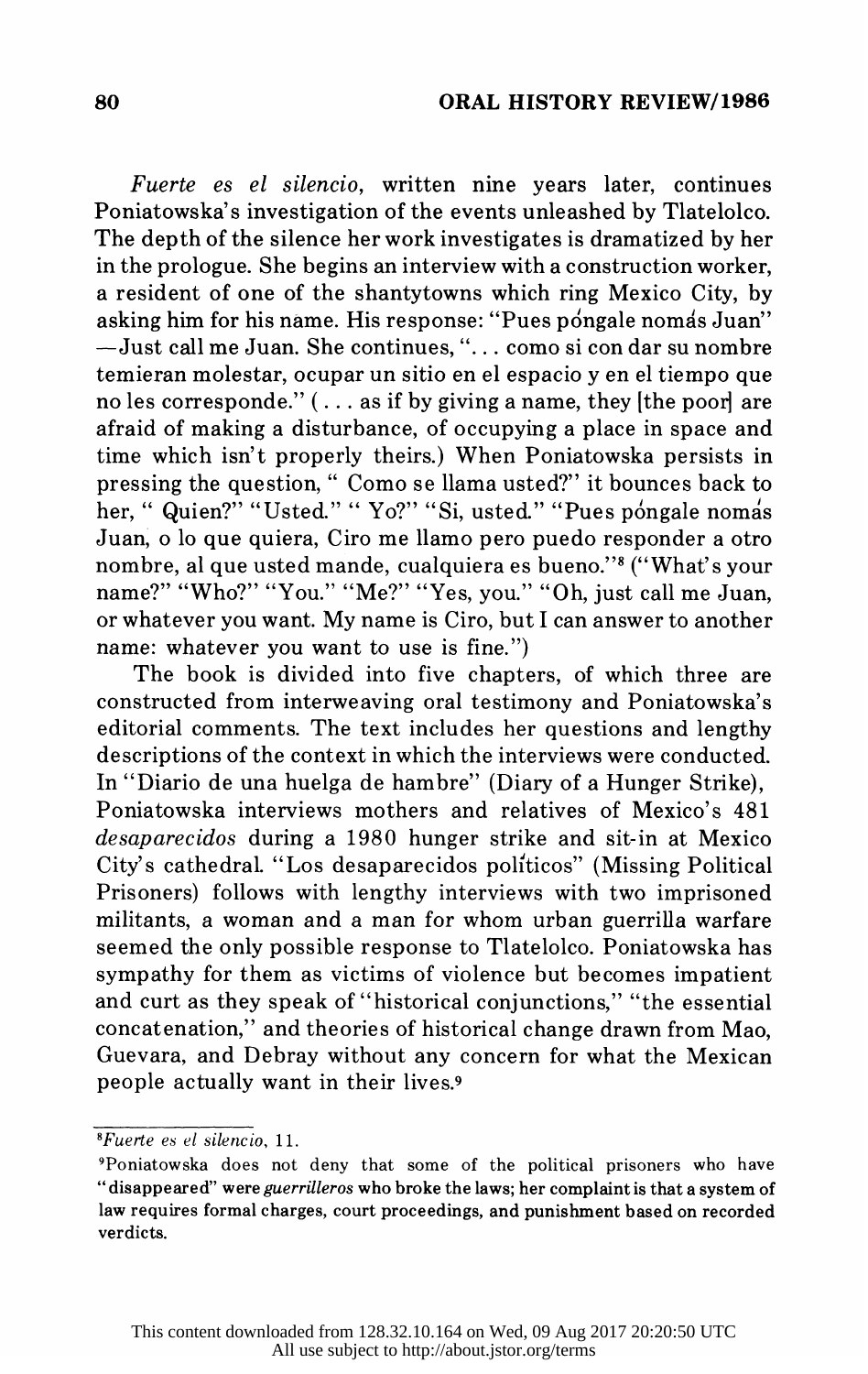### SMITH/"¿Quién Quiere Usted Que Sea Bueno?" 81

In the concluding chapter, "La colonia Ruben Jaramillo," the book goes back to 1972 when Poniatowska traveled to an agricultural cooperative in the state of Morelos, not far from Mexico City. Armed peasants had created a liberated zone to free themselves from police depredations and the banditry of the local merchants. Poniatowska focuses on a portrait of the peasants' leader, the charismatic el Güero, Florencio Medrano Mederos, drawn from interviews with him and with his followers. The chapter ends tragically: the local police occupied the cooperative; el Güero slipped into the sierra and became a guerrillero. Poniatowska later received unconfirmable information that Medrano may have been killed by the police in 1978.

 Fuerte es el silencio builds a troubling picture of a country slowly sliding into a situation where violence, both from the government and from its opponents, replaces intelligent dialogue. There is no question where Poniatowska's sympathies lie: the political system exists to provide for the actual material and spiritual needs of people. The government's authoritarian policies, coupled with greed for power and money on the part of many functionaries, silence the people, and those with grievances come to feel they have no alternatives but armed rebellion. Still Poniatowska does not idealize those who walk around with guns or think they can change society simply through violence.

 The mothers and relatives of the desaparecidos emerge as the most sympathetic figures. They are breaking tradition and endangering their lives by challenging the government, since to speak and be heard would entail a political revolution. One figure, Rosario Ibarra de Piedra, stands out in particular. She is a woman transformed by her battle to get the government to admit they have arrested her son and to tell her where he is. She appears later in Domingo 7, where the reader meets her as the first woman ever to run for president of Mexico. Domingo 7, one of Poniatowska's more recent books, consists of conversations with the seven candidates for president in the  $1982$  elections.<sup>10</sup> It is a topical book of more

 <sup>&#</sup>x27;0Since 1929 all of Mexico's presidents have been members of the ruling Partido Revolucionario Institucional (PRI). The PRI's control of all levels of government, with the exception of a handful of local governments, in effect makes Mexico a one party state. While national elections are free, Mexicans never have had any doubt that the winner will be the PRI candidate.